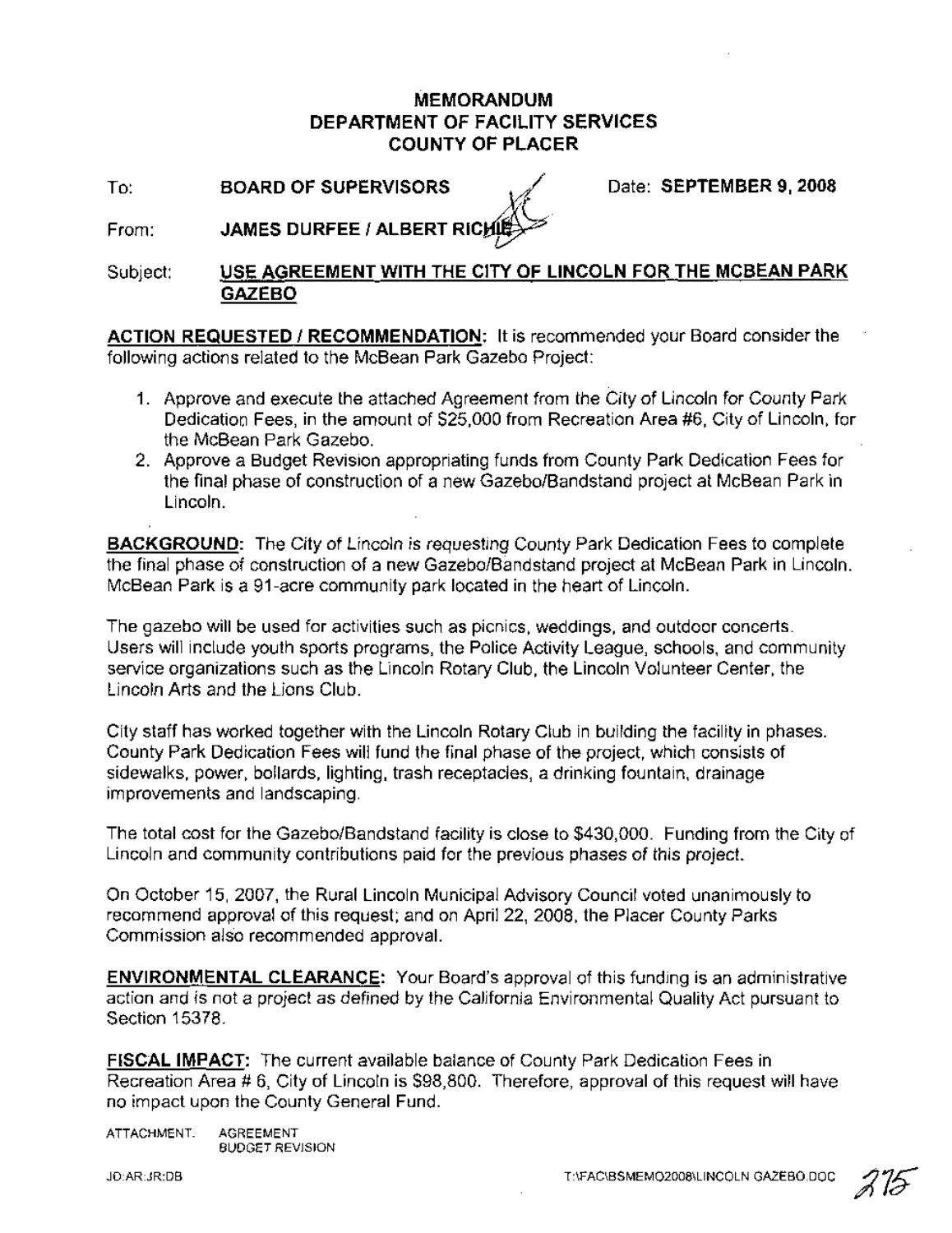## **AGREEMENT**

## **AGREEMENT FOR THE McBEAN PARK GAZEBO PROJECT WITH COUNTY FUNDS**

This Agreement made and entered into this \_\_\_\_day of \_\_\_\_\_\_\_\_\_, 2008, by and between the COUNTY OF PLACER, a political subdivision of the State of California, hereinafter referred to as "COUNTY" and the CITY OF LINCOLN, hereinafter referred to as "CITY" to effect upgrades to the gazebo at McBean Park in Lincoln, California.

### WITNESSETH:

WHEREAS, CITY owns certain real property, more specifically described as McBean Park, located at 61 McBean Park Drive in Lincoln, California; and, .

WHEREAS, the CITY constructed a new gazebo in Mc Bean Park in 2006; and,

WHEREAS, the final stage of construction is ready to begin.

NOW, THEREFORE, in consideration of the mutual promises contained herein, it is hereby agreed as follows:

- 1. The CITY shall complete the final phase of the Mc Bean Park Gazebo Project by installing sidewalks, a walkway of donated bricks, power, bollards, lighting, trash receptacles, a drinking fountain, drainage improvements, and landscaping.
- 2. COUNTY shall provide to CITY Park Dedication Fees in a sum not to exceed Twenty-five Thousand Dollars (\$25,000) for use by the CITY to pay for a portion of the cost to complete the gazebo project. The CITY shall post a sign near the gazebo recognizing that COUNTY funding was used to pay for a portion of the project.

Funds granted shall be solely from funds received by COUNTY and held as Park Dedication Fees. In the event it is determined by the COUNTY that the CITY has utilized funds in a manner that is in violation of any applicable regulation or administrative rule pertaining thereto, and the COUNTY requires repayment of any funds granted to COUNTY, the CITY shall immediately upon request of the COUNTY reimburse the COUNTY for the same.

- 3. In order to receive funds hereunder, the CITY shall provide the COUNTY with a written request for the release of funds, including copies of receipts of the expenditures for constructed improvements and any other information reasonably required by COUNTY. Funds will be released within 45 days of the County's approval of the request for release of funds from the CITY. The CITY agrees to be subject to any audits of eligible expenditures as may be conducted by the COUNTY.
- 4. The improvement for which funding is requested hereunder shall be completed no later than October 31, 2010. Upon completion, the CITY agrees that the improvements will be made as available to the general public who reside in the unincorporated areas of the county as they are to the residents of the CITY.
- 5. All property and/or improvements purchased and/or installed by the CITY pursuant to this agreement shall become the sole and separate property of the CITY as of the time said property and/or improvements are installed.
- 6. The CITY, at its sole cost and expense shall provide all water, electricity and, utilities, and shall provide all necessary maintenance and repair to the recreational facility during the term of this agreement.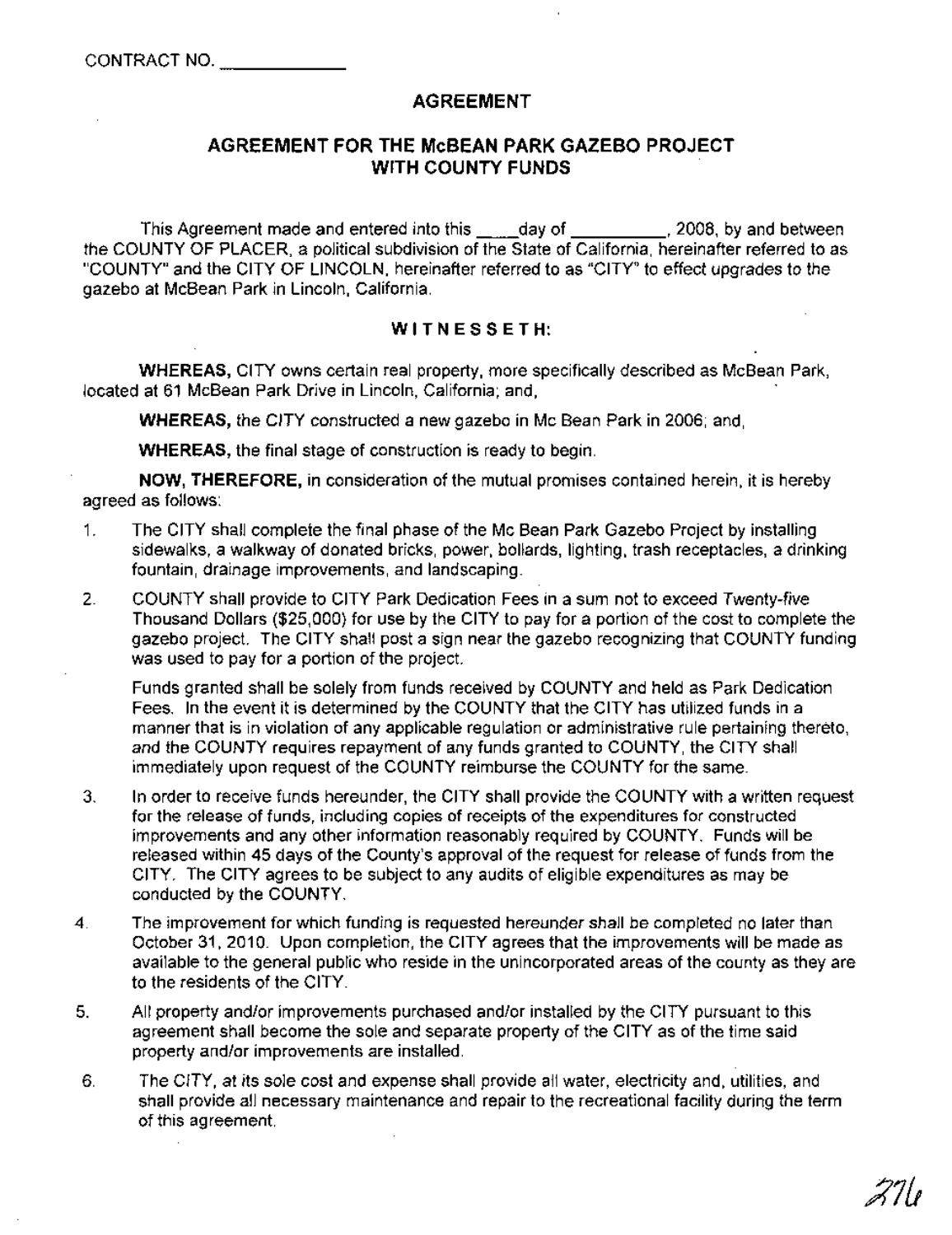- 7. The CITY agrees that funds granted to it for the construction of said recreation facilities shall not be used for any purpose not specified in this agreement. The CITY shall keep detailed records in accordance with the requirements of the COUNTY. The COUNTY shall have the right to inspect said records at any reasonable time.
- 8. The term of this agreement shall be for a period of twenty (20) years commencing on the  $_1$ day of  $_2$ ,  $_3$ ,  $_4$ ,  $_5$ ,  $_6$ ,  $_7$ ,  $_7$ ,  $_7$ ,  $_7$ ,  $_7$ ,  $_7$ ,  $_7$ ,  $_7$ ,  $_7$ ,  $_7$ ,  $_7$ ,  $_7$ ,  $_7$ ,  $_7$ ,  $_7$ ,  $_7$ ,  $_7$ ,  $_7$ ,  $_7$ ,  $_7$ ,  $_7$ ,  $_7$ ,  $_7$ ,  $_7$ ,  $_7$ ,  $_7$ ,  $_7$ ,  $_7$ ,  $_7$ ,  $_7$ , 2028. Thereafter, this agreement shall extend from year to year. After completion of the improvements by the CITY and release of the grant moneys by the COUNTY, either party may, in its sole discretion and without cause or reason, terminate this Agreement by providing thirty (30) days written notice to the other. If the CITY terminates this Agreement during the twenty (20) year term, the CITY shall reimburse the COUNTY for the actual amount granted by the COUNTY to the CITY, not to exceed amount, as described in Paragraph 2 of this Agreement in accordance with the following schedule:

| Years in use | Percent Reimbursed | Years in use | Percent Reimbursed |
|--------------|--------------------|--------------|--------------------|
| 1            | 95                 | 11           | 45                 |
| 2            | 90                 | 12           | 40                 |
| 3            | 85                 | 13           | 35                 |
| 4            | 80                 | 14           | 30                 |
| 5            | 75                 | 15           | 25                 |
| 6            | 70                 | 16           | 20                 |
| 7<br>$\cdot$ | 65                 | 17           | 15                 |
| 8            | 60                 | 18           | 10                 |
| 9            | 55                 | 19           | 5                  |
| 10           | 50                 | 20 or more   | 0                  |

9. All notices to either party that may be required or authorized by this Agreement shall be in writing and either deposited in the United States Mail, postage prepaid or personally delivered. The notice shall be effective upon the date of personal delivery or date of mailing. Notices regarding this agreement shall be sent or delivered to the CITY or COUNTY at:

| CITY:   | Jenny Simpson, Grant Coordinator<br>City of Lincoln<br>600 Sixth Street<br>Lincoln, CA                                                                     |
|---------|------------------------------------------------------------------------------------------------------------------------------------------------------------|
| COUNTY: | John Ramirez, Parks Administrator<br>County of Placer, Department of Facility Services<br>Parks and Grounds Division<br>11476 C Avenue<br>Auburn, CA 95603 |

Either party may amend its address for notice by notifying the other party in writing.

# 10. HOLD HARMLESS AND INDEMNIFICATION AGREEMENT

The CITY hereby agrees to protect, defend, indemnify, and hold PLACER COUNTY free and harmless from any and all losses, claims, liens, demands, and causes of action of every kind and character including, but not limited to, the amounts of judgments, penalties, interest, court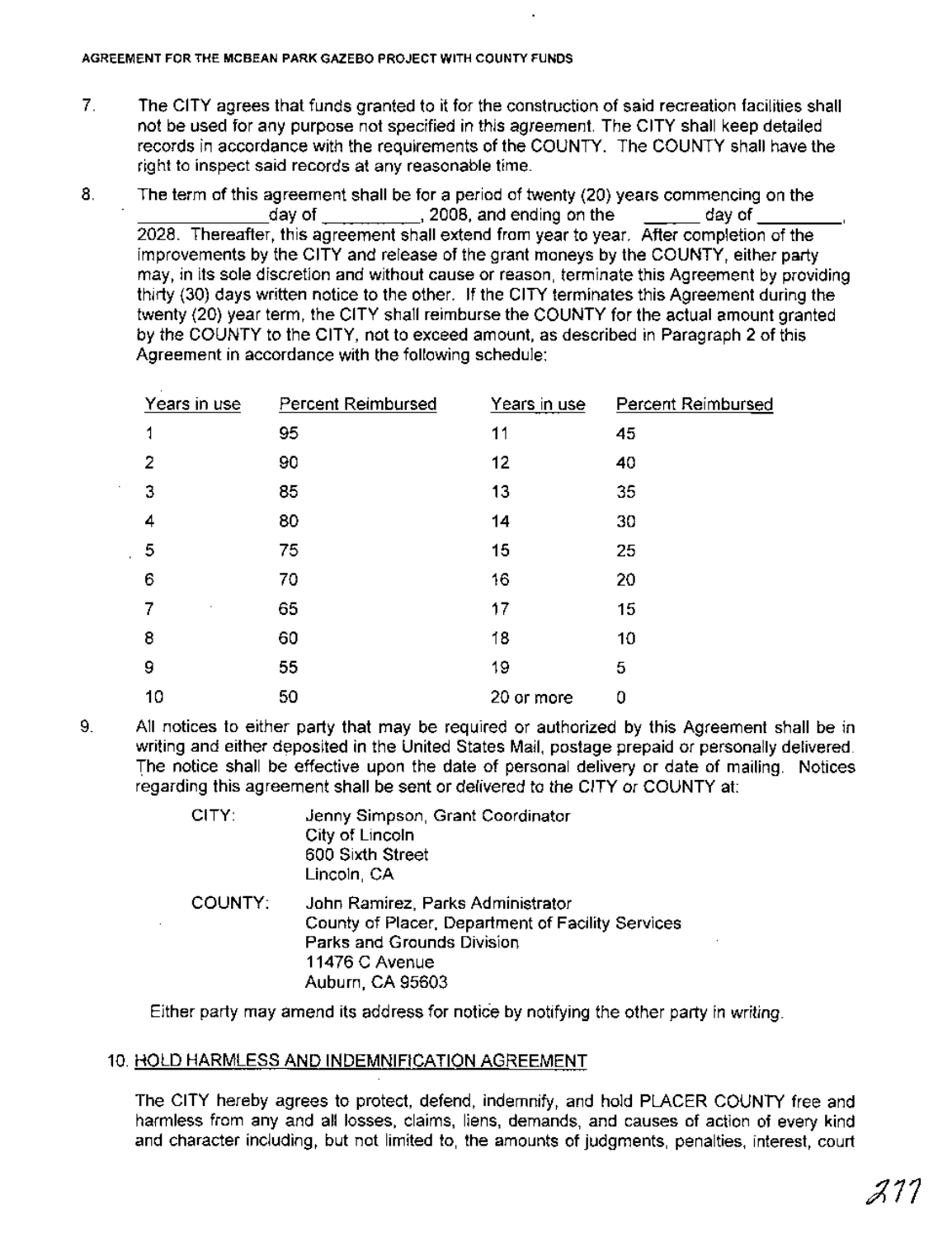costs, legal fees, and all other expenses incurred by PLACER COUNTY arising in favor of any party, including claims, liens, debts, personal injuries, death, or'damages to property (including employees or property of the COUNTY and without limitation by enumeration, all other claims or demands of every character occurring or in any way incident to, in connection with or arising directly or indirectly out of, the contract or agreement. CITY agrees to investigate, handle, respond to, provide defense for, and defend any such claims, demand, or suit at the sole expense of the CITY. CITY also agrees to bear all other costs and expenses related thereto, even if the claim or claims alleged are groundless, false, or fraudulent. This provision is not intended to create any cause of action in favor of any third party against CITY or the COUNTY or to enlarge in any way the CITY'S liability but is intended solely to provide for indemnification of PLACER COUNTY from liability for damages or injuries to third persons or property arising from CITY'S performance pursuant to this contract or agreement.

As used above, the term PLACER COUNTY means Placer County or its officers, agents, employees, and volunteers.

### 11. INSURANCE:

CITY shall file with COUNTY concurrently herewith a Certificate of Insurance, in companies acceptable to COUNTY, with a Best's Rating of no less than A.VII showing.

#### 12. WORKER'S COMPENSATION AND EMPLOYERS LIABILITY INSURANCE:

Worker's Compensation Insurance shall be provided as required by any applicable law or regulation. Employer's liability insurance shall be provided in amounts not less than one million dollars (\$1,000,000) each accident for bodily injury by accident, one million dollars (\$1,000,000) policy limit for bodily injury by disease, and one million dollars (\$1,000,000) each employee for bodily injury by disease.

If there is an exposure of injury to CITY'S employees under the U.S. Longshoremen's and Harbor Worker's Compensation Act, the Jones Act, or under laws, regulations, or statutes applicable to maritime employees, coverage shall be included for such injuries or claims.

Each Worker's Compensation policy shall be endorsed with the following specific language:

Cancellation Notice - "This policy shall not be canceled or materially changed without first giving thirty (30) days prior written notice to the County of Placer."

CONTRACTOR shall require all SUBCONTRACTORS to maintain adequate Workers' Compensation insurance. Certificates of Workers' Compensation shall be filed forthwith with the County upon demand.

## 13. GENERAL LIABILITY INSURANCE:

- A. Comprehensive General Liability or Commercial General Liability insurance covering all operations by or on behalf of CITY, providing insurance for bodily injury liability and property damage liability for the limits of liability indicated below and including coverage for:
	- (1) Contractual liability insuring the obligations assumed by CITY in this Agreement.
- B. One of the following forms is required: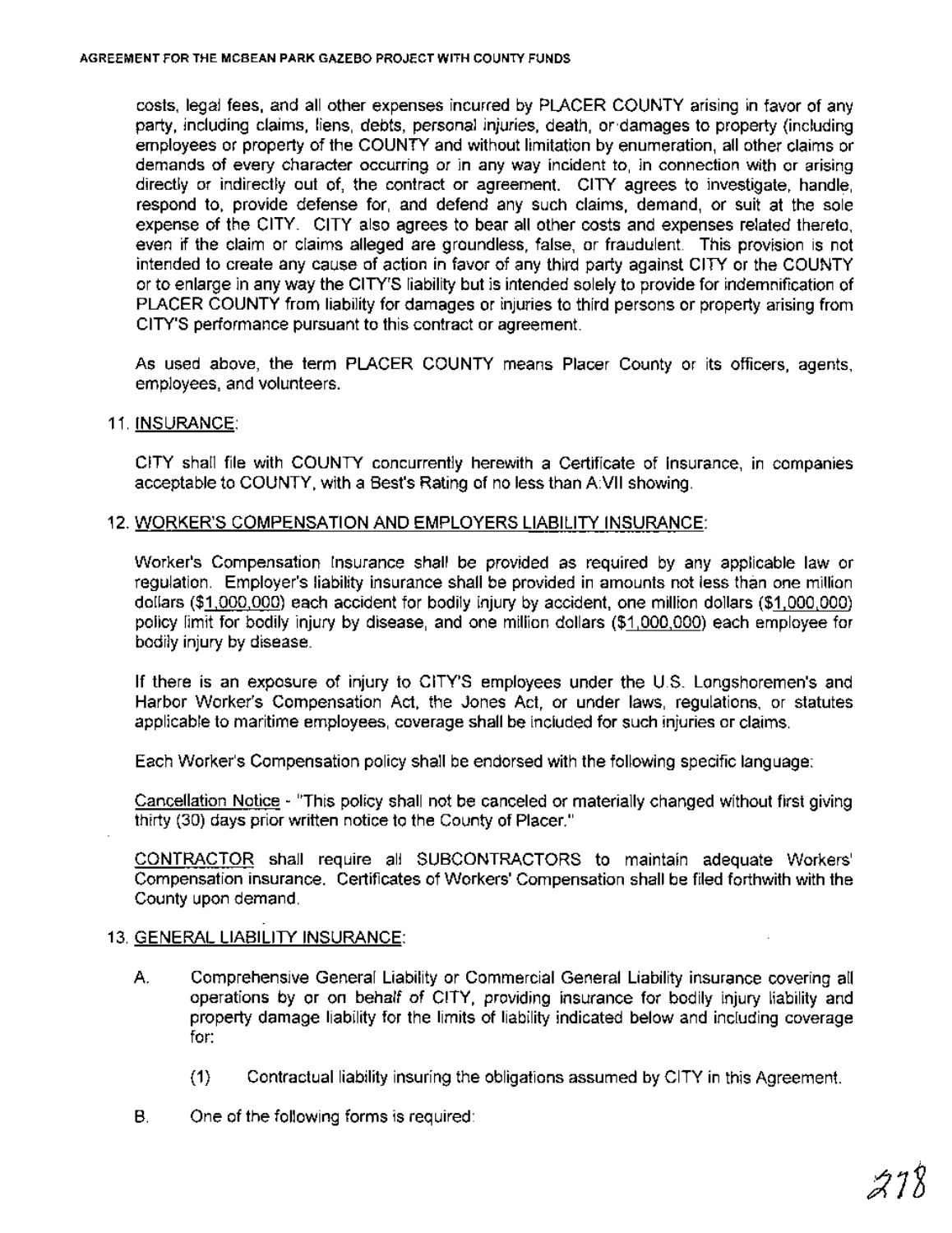- (1) Comprehensive General Liability;
- (2) Commercial General Liability (Occurrence); or
- (3) Commercial General Liability (Claims Made).
- C. If CITY carries a Comprehensive General Liability policy, the limits of liability shall not be less than a Combined Single Limit for bodily injury, property damage, and Personal Injury Liability of: .

~One million dollars (\$1,000,000) each occurrence →One million dollars (\$1,000,000) aggregate

- D. If CITY carries a Commercial General Liability (Occurrence) policy:
	- (1) The limits of liability shall not be less than:

 $\rightarrow$ One million dollars (\$1,000,000) each occurrence (combined single limit for bodily injury and property damage) ~One million dollars (\$1,000,000) for Products-Completed Operations ~One million dollars (\$1,000,000) General Aggregate

- (2) If the policy does not have an endorsement providing that the General Aggregate Limit applies separately, or if defense costs are included in the aggregate limits, then the required aggregate limits shall be two million dollars (\$2,000,000).
- E. Special Claims Made Policy Form Provisions:

CITY shall not provide a Commercial General Liability (Claims Made) policy without the express prior written consent of COUNTY, which consent, if given, shall be subject to the following conditions:

(1) The limits of liability shall not be less than:

U,

->One million dollars (\$1,000,000) each occurrence (combined single limit for bodily injury and property damage)

~One million dollars (\$1,000,000) aggregate for Products Completed Operations →One million dollars (\$1,000,000) General Aggregate

(2) The insurance coverage provided by CITY shall contain language providing coverage up to six (6) months following the completion of the contract in order to provide insurance coverage for the hold harmless provisions herein if the policy is a claims-made policy.

## 14. ENDORSEMENTS:

Each Comprehensive or Commercial General Liability policy shall be endorsed with the following specific language:

A. "The County of Placer, its officers, agents, employees, and volunteers are to be covered as insured for all liability arising out of the operations by or on behalf of the named insured in the performance of this Agreement."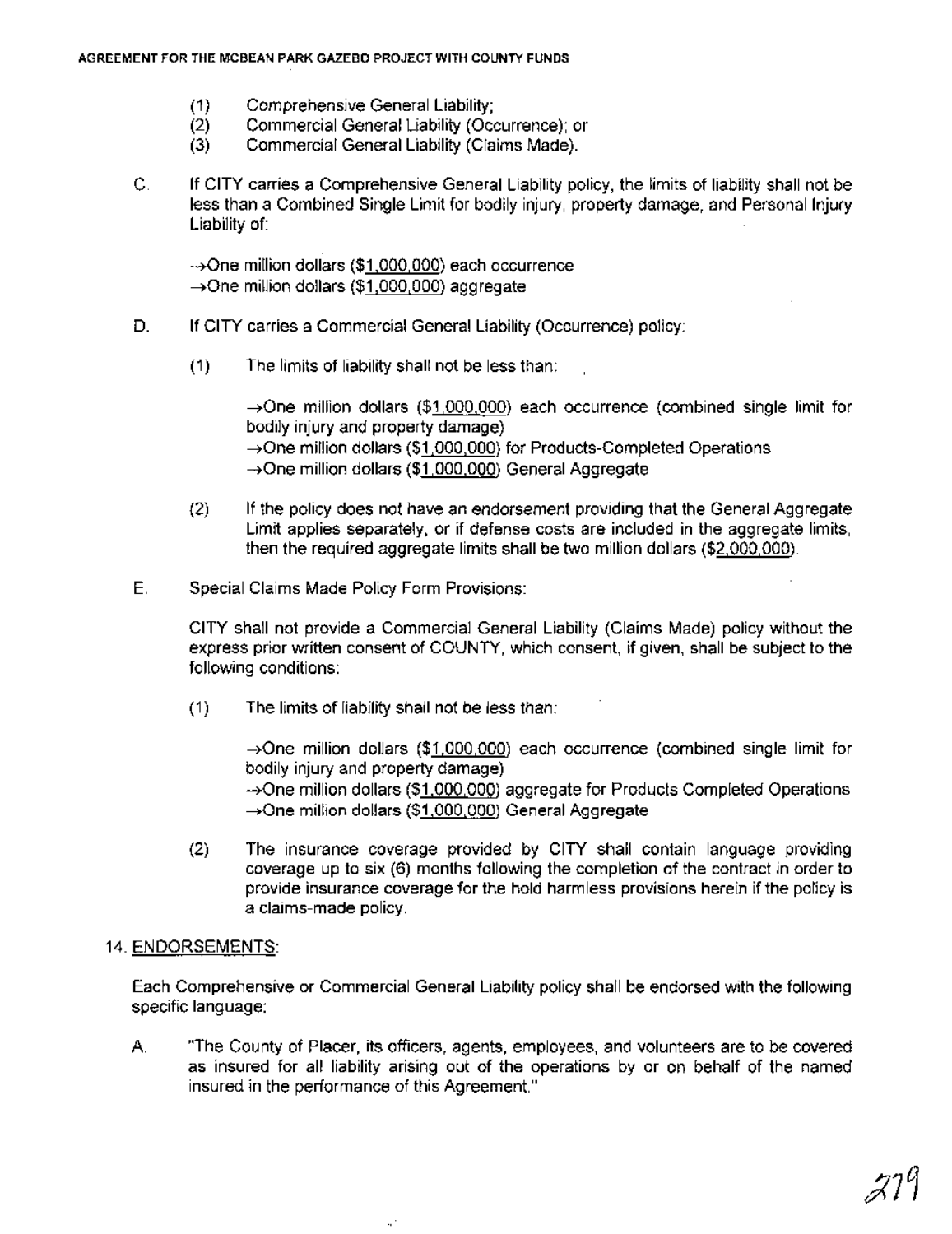- B. limThe insurance provided by the CITY, including any excess liability or umbrella form coverage, is primary coverage to the County of Placer with respect to any insurance or self-insurance programs maintained by the County of Placer and no insurance held or owned by the County of Placer shall be called upon to contribute to a loss."
- C. "This policy shall not be canceled or materially changed without first giving thirty (30) days' prior written notice to the County of Placer."

#### 15. AUTOMOBILE LIABILITY INSURANCE:

Automobile Liability insurance covering bodily injury and property damage in an amount no less than one million dollars (\$1,000,000) combined single limit for each occurrence.

Covered vehicles should include owned, non-owned, and hired automobiles/trucks.

IN WITNESS WHEREOF, the parties hereto have caused this agreement to be executed on behalf of the persons duly authorized by the governing boards of the parties hereto.

**CITY OF LINCOLN**

By:

Jim r

&-Z~-D8 Date

APPROVED AS TO FORM:

By: Pour Henry City Counsel <sup>t</sup>

 $2 - 22 - 08$ 

Date

# **PLACER COUNTY**

By:

Chairman, Board of Supervisors Date

APPROVED AS TO FORM:

By:

County Counsel

T:\FAC\JOHNIAGRMTS\MC BEAN GAZEBO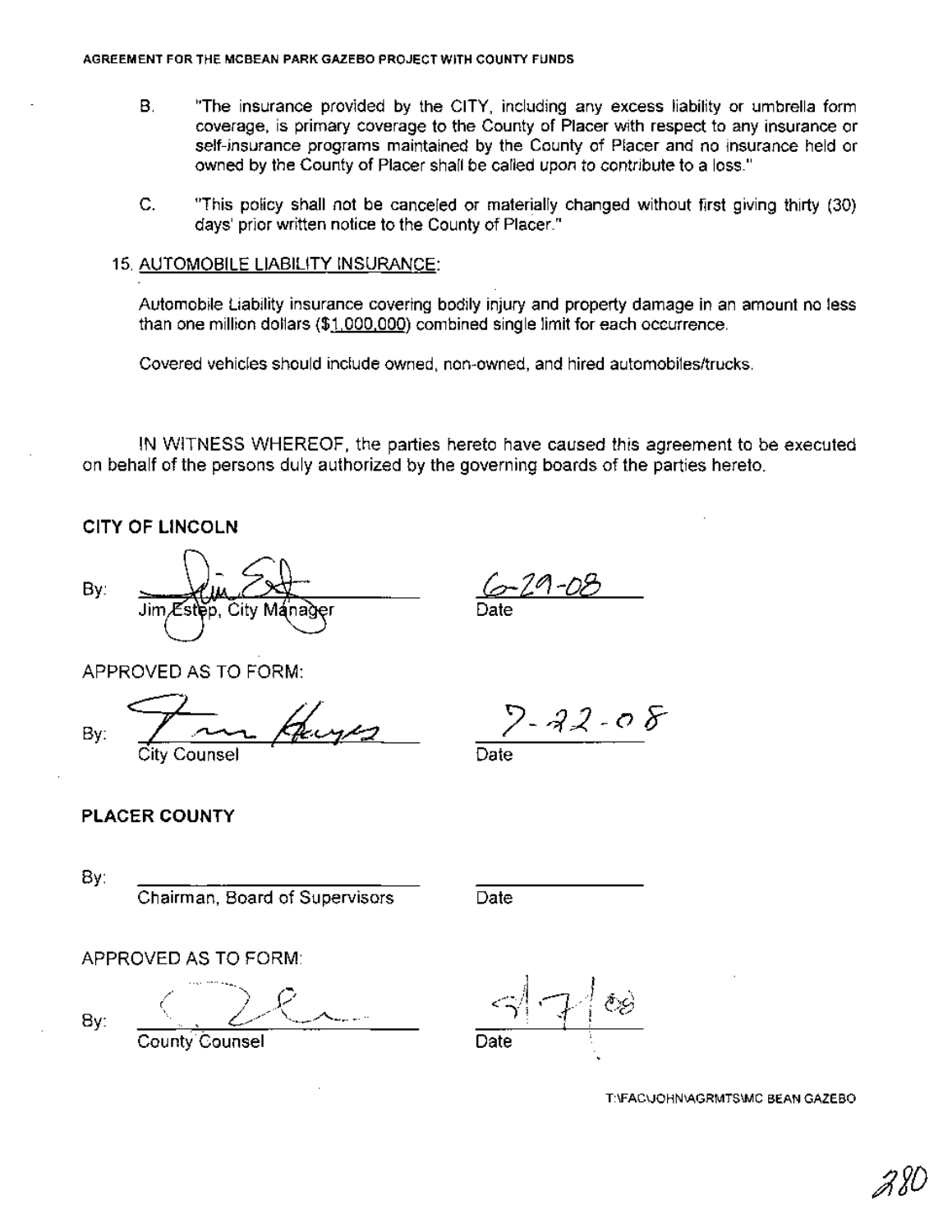| FOR CASH TRANSFERS & RESERVE CANCELLATIONS PLEASE PROVIDE THE FOLLOWING.<br>Fund/subFund - OCA - PCA - G/L - Sub G/L |                                                      |  |     |  |                                     |           |                                                                          | PLACER COUNTY                     |                                      |                                                                                                                                  |                          |          |                             |     |                                             |                   | <b>PAS DOCUMENT NO.</b> |  |  |                                          |                |  |
|----------------------------------------------------------------------------------------------------------------------|------------------------------------------------------|--|-----|--|-------------------------------------|-----------|--------------------------------------------------------------------------|-----------------------------------|--------------------------------------|----------------------------------------------------------------------------------------------------------------------------------|--------------------------|----------|-----------------------------|-----|---------------------------------------------|-------------------|-------------------------|--|--|------------------------------------------|----------------|--|
| Fund = 399 Subfund = 6 OCA= 780610 PCA=07806 -<br>Facility Services to Process Journal                               |                                                      |  |     |  |                                     |           |                                                                          |                                   | <b>BUDGET REVISION</b>               |                                                                                                                                  |                          |          |                             |     |                                             |                   |                         |  |  |                                          |                |  |
| <b>POST DATE:</b>                                                                                                    |                                                      |  |     |  |                                     |           | XX.                                                                      | Cash Transfer Required            |                                      |                                                                                                                                  | Auditor-Controller       |          |                             |     |                                             |                   |                         |  |  |                                          |                |  |
| <b>DEPT</b><br>NO.                                                                                                   | ooc<br>FOTAL LINES<br>TYPE<br><b>Total \$ Amount</b> |  |     |  |                                     |           |                                                                          |                                   | <b>Reserve Cancellation Required</b> |                                                                                                                                  |                          |          | County Execulive            |     |                                             |                   |                         |  |  |                                          |                |  |
| 12<br>BR<br>50,000.00<br>2                                                                                           |                                                      |  |     |  |                                     |           |                                                                          | <b>Establish Reserve Required</b> |                                      |                                                                                                                                  |                          |          | <b>Board of Supervisors</b> |     |                                             |                   |                         |  |  |                                          |                |  |
|                                                                                                                      |                                                      |  |     |  | <b>ESTIMATED REVENUE ADJUSTMENT</b> |           |                                                                          |                                   |                                      |                                                                                                                                  | APPROPRIATION ADJUSTMENT |          |                             |     |                                             |                   |                         |  |  |                                          |                |  |
| DEPI<br>Sub<br>OCA<br>OBJ 3<br>T/C<br>kev<br>Fund<br>PCA<br>Fund<br>NO.                                              |                                                      |  |     |  | PROJ.                               | PROJ, DTL | DEPT<br>Şub<br>OCA<br>1/C<br>Fund<br><b>AMOUNT</b><br>Rev<br>NO.<br>Fund |                                   |                                      |                                                                                                                                  |                          |          |                             | P¢A | PROJ. OIL<br><b>AMOUNT</b><br>OBJ3<br>PROJ. |                   |                         |  |  |                                          |                |  |
| $12 \,$                                                                                                              | 006                                                  |  | 100 |  | 997425 97425 8780                   |           |                                                                          |                                   |                                      | 25,000.00                                                                                                                        |                          | 12   014 |                             | 100 |                                             | 997425 97425 2840 |                         |  |  |                                          | 25,000.00      |  |
|                                                                                                                      |                                                      |  |     |  |                                     |           |                                                                          |                                   |                                      |                                                                                                                                  |                          |          |                             |     |                                             |                   |                         |  |  |                                          |                |  |
|                                                                                                                      |                                                      |  |     |  |                                     |           |                                                                          |                                   |                                      |                                                                                                                                  |                          |          |                             |     |                                             |                   |                         |  |  |                                          |                |  |
|                                                                                                                      |                                                      |  |     |  |                                     |           |                                                                          |                                   |                                      |                                                                                                                                  |                          |          |                             |     |                                             |                   |                         |  |  |                                          |                |  |
|                                                                                                                      |                                                      |  |     |  |                                     |           |                                                                          |                                   |                                      |                                                                                                                                  |                          |          |                             |     |                                             |                   |                         |  |  |                                          |                |  |
|                                                                                                                      |                                                      |  |     |  |                                     |           |                                                                          |                                   |                                      |                                                                                                                                  |                          |          |                             |     |                                             |                   |                         |  |  |                                          |                |  |
|                                                                                                                      |                                                      |  |     |  |                                     |           |                                                                          |                                   |                                      |                                                                                                                                  |                          |          |                             |     |                                             |                   |                         |  |  |                                          |                |  |
|                                                                                                                      |                                                      |  |     |  |                                     |           |                                                                          |                                   |                                      |                                                                                                                                  |                          |          |                             |     |                                             |                   |                         |  |  |                                          |                |  |
|                                                                                                                      |                                                      |  |     |  |                                     |           |                                                                          |                                   |                                      |                                                                                                                                  |                          |          |                             |     |                                             |                   |                         |  |  |                                          |                |  |
|                                                                                                                      |                                                      |  |     |  |                                     |           |                                                                          |                                   |                                      |                                                                                                                                  |                          |          |                             |     |                                             |                   |                         |  |  |                                          |                |  |
|                                                                                                                      |                                                      |  |     |  |                                     |           |                                                                          |                                   |                                      |                                                                                                                                  |                          |          |                             |     |                                             |                   |                         |  |  |                                          |                |  |
|                                                                                                                      |                                                      |  |     |  |                                     |           |                                                                          |                                   |                                      |                                                                                                                                  |                          |          |                             |     |                                             |                   |                         |  |  |                                          |                |  |
|                                                                                                                      |                                                      |  |     |  |                                     |           |                                                                          |                                   | <b>TOTAL</b>                         | 25,000.00                                                                                                                        |                          |          |                             |     |                                             |                   |                         |  |  | <b>TOTAL</b>                             | 25,000.00      |  |
|                                                                                                                      |                                                      |  |     |  |                                     |           |                                                                          |                                   |                                      |                                                                                                                                  |                          |          |                             |     |                                             |                   |                         |  |  |                                          |                |  |
|                                                                                                                      |                                                      |  |     |  |                                     |           |                                                                          |                                   |                                      | REASON FOR REVISION: To appropriate Park Dedicotion Fees from Area #6 for the Gazebo/Bandstand project at Mc3ean Park in Lincoln |                          |          |                             |     |                                             |                   |                         |  |  |                                          |                |  |
|                                                                                                                      |                                                      |  |     |  |                                     |           | fepored <del>by</del>                                                    |                                   |                                      | Coree Roader                                                                                                                     |                          | Ext 6844 |                             |     |                                             |                   |                         |  |  |                                          |                |  |
| Department Read<br>M0.                                                                                               |                                                      |  |     |  |                                     |           |                                                                          |                                   |                                      |                                                                                                                                  |                          |          |                             |     | Date:                                       |                   | 8/21/08                 |  |  |                                          |                |  |
| Board of Supervisors                                                                                                 |                                                      |  |     |  |                                     |           |                                                                          |                                   |                                      |                                                                                                                                  |                          |          |                             |     | Page:                                       |                   |                         |  |  |                                          |                |  |
|                                                                                                                      |                                                      |  |     |  |                                     |           |                                                                          |                                   |                                      |                                                                                                                                  |                          |          |                             |     |                                             |                   |                         |  |  | Budget Revision # FORTADIV DLA: DEPT USE |                |  |
|                                                                                                                      |                                                      |  |     |  | alabution: ORIG NAL ONLY To Augulor |           |                                                                          |                                   |                                      |                                                                                                                                  |                          |          |                             |     |                                             |                   |                         |  |  |                                          | Rev 11/16/2004 |  |
|                                                                                                                      |                                                      |  |     |  |                                     |           |                                                                          |                                   |                                      |                                                                                                                                  |                          |          |                             |     |                                             |                   |                         |  |  |                                          |                |  |